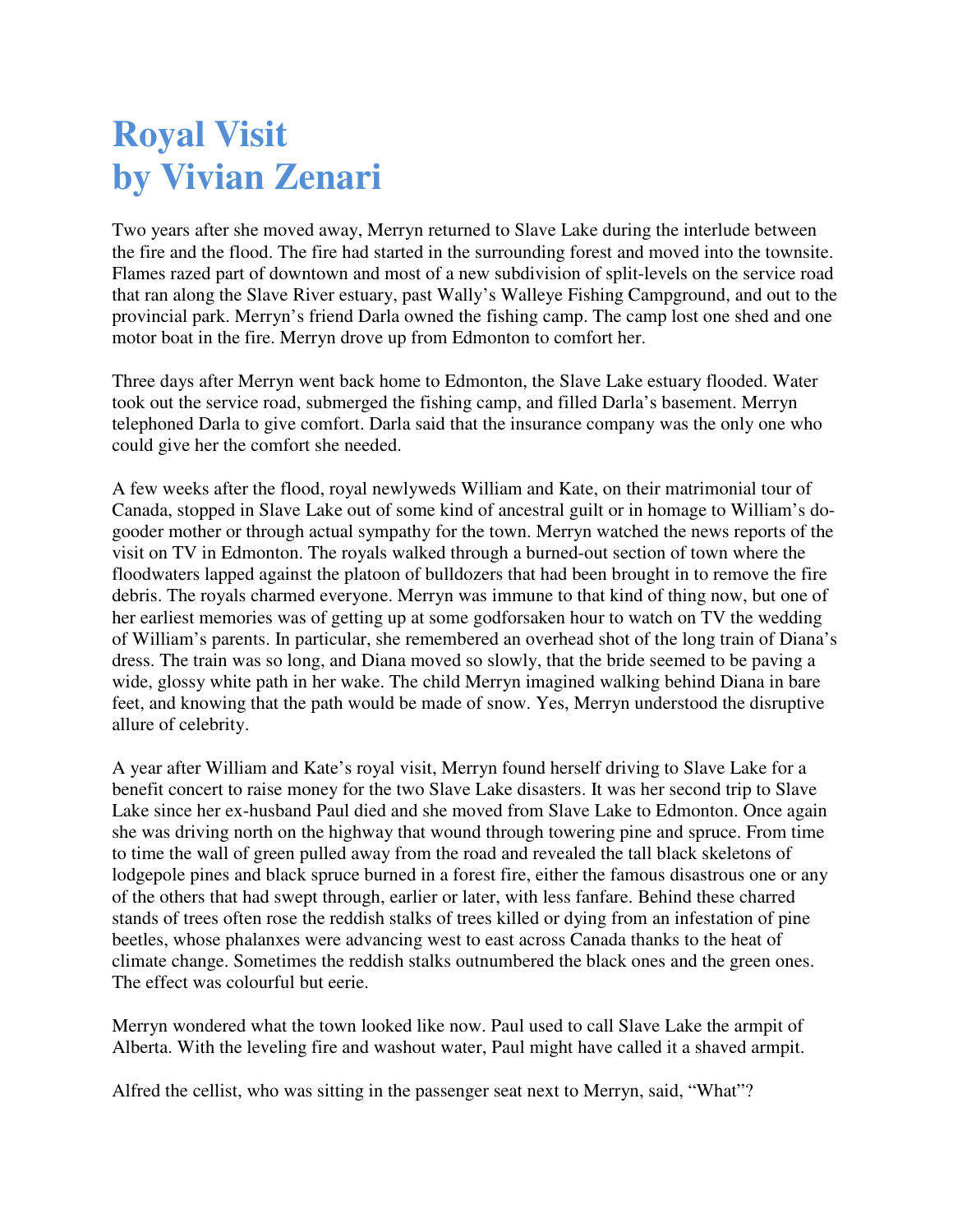She wasn't sure what she had said out loud or what Alfred had heard. She lived alone, and she had gotten into the habit of speaking to herself. Merryn decided to direct the conversation away from whatever she had been thinking. "I think I was the only violinist in Slave Lake when I lived here."

The claim was ridiculous, and she hoped its foolishness would stifle Alfred's underdeveloped desire to talk. Her plan worked: he didn't say anything. Alfred wasn't much of a talker, one reason Merryn had recommended him to the symphony administrators as the person to take with her for the benefit concert. Alfred was a pretty good cellist, of course, and he seemed eager to go, too. He was a second cellist, new to the city, and likely needed a few brownie points. She had interacted with him briefly at two or three events, once with his wife. He was of average height, with a small build, pale hair, and pale eyes. The banal words "neat," "pleasant," and "polite" best described him. Nevertheless, she had often found herself thinking about him, for some reason, and when the press release about the concert arrived on her desk, his was the first name that entered her head.

Merryn had volunteered for the benefit reluctantly. As a PR person for the Edmonton Symphony Orchestra and a former resident of Slave Lake, she was the obvious choice. The symphony board likely felt sorry for her. Merryn had given up her second violin position to move to Slave Lake with Paul. When she returned to Edmonton three years later, her spot in the orchestra had been filled. Perhaps management thought this trip would make up for everything. Merryn didn't particularly feel sorry for herself. She did, however, think it was bad form to turn down the concert. She wanted to get her old position back one day. She thought she should demonstrate an overall amicability. That is, she needed a few brownie points too.

Soon the green trees stepped back from the highway, and the road signs announced a drop in the speed limit. They had reached the town's edge. She didn't need to go right in town, though, not yet. Instead, she turned right off the main highway and onto the service road. The flood waters had receded a long time ago, and the subdivision was reconstituting itself. The building-block bodies of new split-levels were rising from the fire-darkened, grassless field. The subdivision had not existed when Merryn lived with Paul in Slave Lake, and the houses had been burned to nothing when she had driven up to see Darla after the fire.

She and Darla had met because of Paul, or more to the point, because of Paul's family. Paul's extended family often came to Slave Lake out of nostalgia. Paul's family originated in Slave Lake, but most had moved to the larger cities in Alberta--Edmonton, the government and university city, and Calgary, the oil and gas metropolis. A handful of first cousins and one aunt and uncle still lived in Slave Lake; he and Merryn became the B-listers for hosting returnees. While Merryn lived in Slave Lake, one of Paul's paternal aunts had a sixtieth birthday, and a first cousin had a twenty-fifth wedding anniversary. The maternal side of his family had a fullfledged reunion too. Wally's Walleye Fishing Camp was the place that Paul's uncles, aunts, and cousins would stay, since Paul's people tended to motorhomes and fifth-wheels. Paul and Merryn would organize fishing trips to give people something to do other than watch TV in their basement. Even though Paul had labelled Slave Lake an armpit, he took pride in being a secondstring family patriarch at the age of twenty-nine. Merryn had no illusions about the fantasy behind that conceit. The family thought Paul was a throwback, someone who couldn't get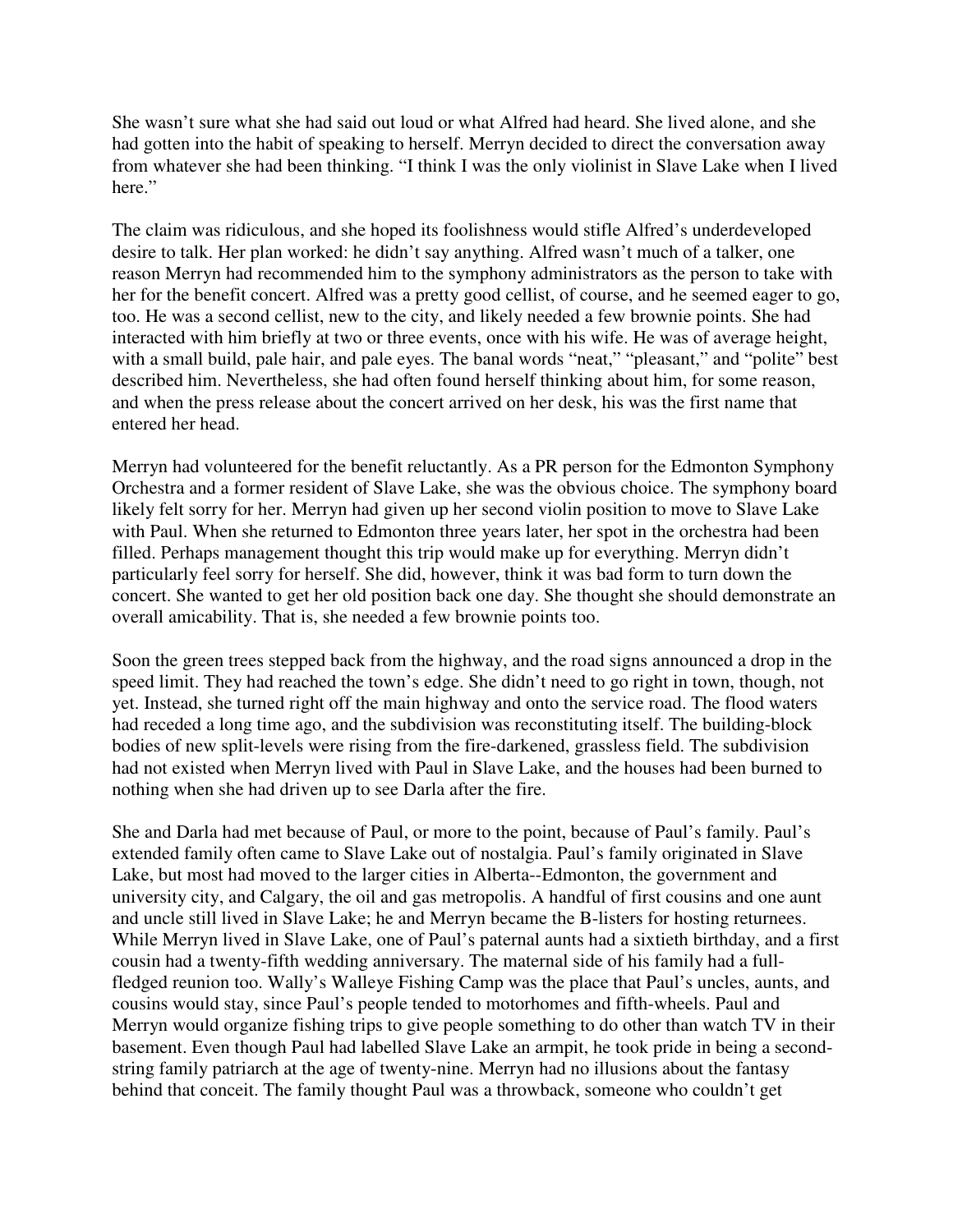himself established in the big city. He had tried to be a teacher in Edmonton but he gave up when he discovered he didn't really understand children. Like many people in Alberta at loose ends, he had turned to the oilpatch in northern Alberta.

Forced there with him, forced by love, Merryn had decided not to teach violin--she didn't understand children either. Instead she took up cording and beading, things she'd always wanted to try but hadn't because she took her music career too seriously. She sold her crafts at the Saturday farmer's market in the parking lot of the Slave Lake tourist centre off the main highway. That was where she found Gillian and Robert's delicious mustard pickles and where she made some friends, including Darla, co-owner of Wally's, who would go to the farmer's market for the same pickles.

The farmer's market had turned their business relationship into friendship. Darla became very necessary to Merryn after she split up with Paul. Merryn stayed at Darla's place while she and Paul sorted out their living arrangements after their separation. Now, a couple of years later, Darla had agreed to chauffeur Merryn and Alfred in her new SUV to the community centre for the benefit concert.

As Merryn drove Alfred and their instruments up the side road to the camp, she didn't see evidence of damage. The layout was the same: a lightly treed campground with broad lots and gravel pads for RVs. Even on this weekday, three big motorhomes were nesting in the fishing camp. In the fish-cleaning station at the estuary's edge, Merryn could see two men in baseball caps moving their arms in the rapid swishes of men tearing the guts out of fish bodies, the walleye or pike caught during an early morning expedition on the lake. Slave Lake was not immediately visible from the campground, but the estuary was: a wide, slow river that bordered the north side of the camp and disappeared under a bridge and around a bend to the lake that named the town.

Merryn stopped the car in front of the white bi-level at the entrance to the fishing camp, next to a newer-looking shed. Merryn and Alfred got out of Merryn's car as Darla opened her house's front door and waved them inside. "Keep your shoes on," Darla yelled. "The dogs just tramped through with muddy paws."

Once they were through the front door, Darla steered them into the big country-style kitchen and sat them down at the round wooden table in the corner. The dogs, two chocolate Labs, were lying half-asleep on a mat in front of the kitchen sink, surrounded by faint muddy paw-prints. On the wall above the kitchen counter Merryn spotted the birthday present she had recently shipped to Darla's husband Dan. It was a heart-shaped plaque that read "I LOVE MY WIFE (when she lets me go fishing)." Darla herself was dressed in plum-coloured slacks and blouse and a black blazer, with plum-coloured lipstick to match. It was what Darla called "three steps up" from her normal camp wear.

Darla gave Merryn a generous hug. "It's so good to see you up here, Merryn," Darla said. "And I am proud to say that Slave Lake is currently disaster-free."

"Not counting me being here, that is," Merryn said.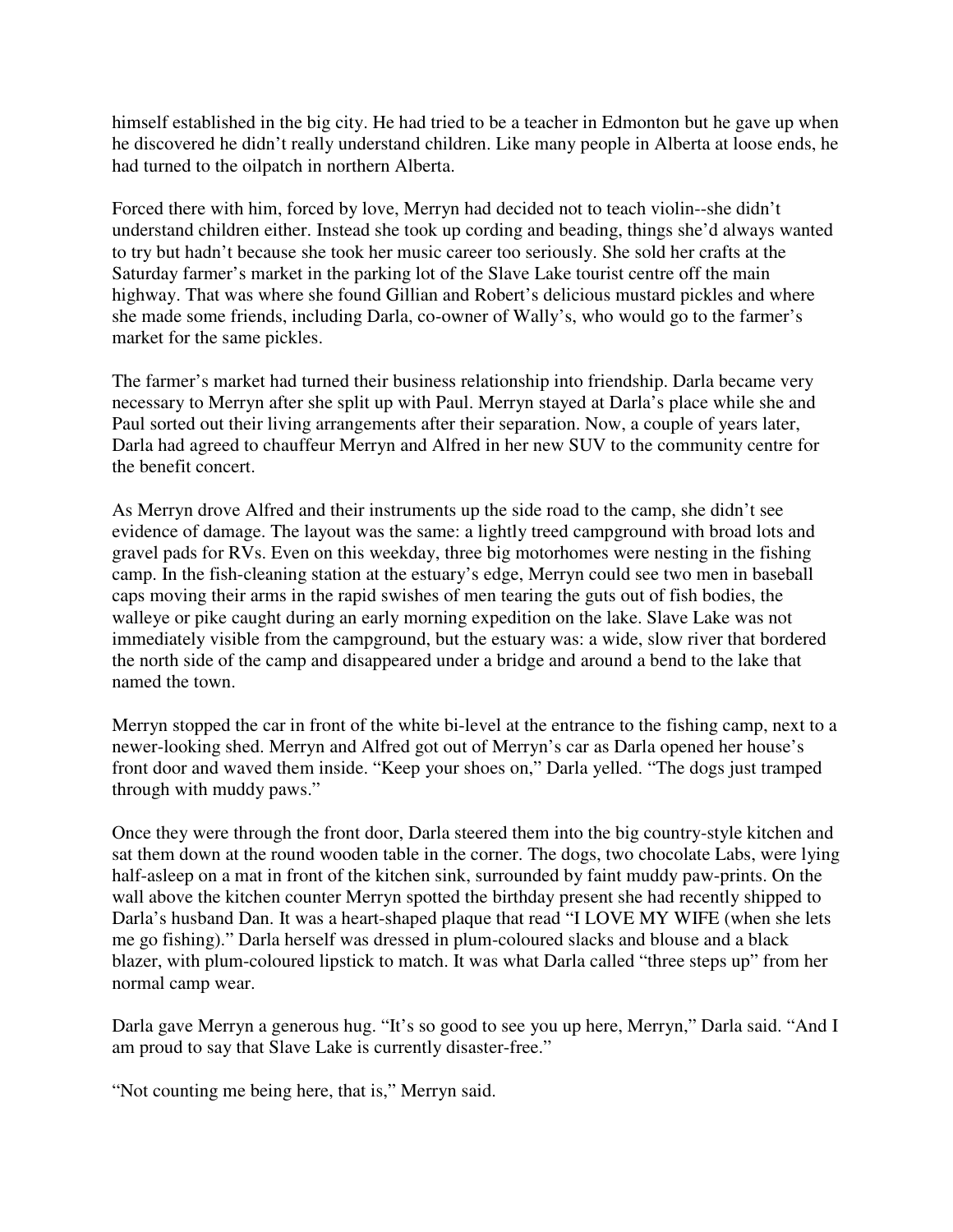Darla shook her head. "Oh, no, you don't. That's not the right state of mind for a charity concert."

Darla was not a sunshine and peaches kind of person, but she knew, more or less, what was proper and what wasn't, and Merryn clearly was displaying an inappropriate cynicism. "Okay," Merryn said. "I get it. I'm happy to be here. I really am."

Darla telegraphed her relief with a smile and a shoulder squeeze.

Merryn introduced Darla and Alfred to each other. Darla was jovial with Alfred, rather than slyly flirtatious. Darla had already quizzed Merryn that morning about her cellist companion via text message. Merryn had cleared Darla up about a few things--Alfred was married to a dental hygienist named Helen with whom he shared a golden retriever named Buddy. Alfred was polite to Darla in his usual charmless way.

Darla slipped out of the house to deliver commands to her oldest son, Dan Jr., who would be taking over the front office duties. Darla's husband Big Danny was up-country, off doing his thing as a commercial light fixture installer. With a bellow from outside, Darla ordered Merryn and Alfred into Darla's dusty SUV behind the house. She drove them back down the camp access road, up the service road and to the right-hand short-cut road through the suburb to the community centre.

The parking lot and streets around the centre were uncrowded. As she walked in the bright summer airiness of boreal Alberta from parking lot to entrance, Merryn reminded herself that they were half-an-hour early. Inside the center's shiny lobby, several suited men and dressed women were milling. The lobby smelled of Pine-Sol and dirt, which is how she remembered all public buildings in Slave Lake as smelling.

Merryn immediately found herself standing in front of Slave Lake's newspaper editor, Tisha Fine. Tisha had a new place in town folklore for not being in Slave Lake during either the fire or the flood. Merryn knew Tisha personally. A couple of years earlier, Tisha had been tenacious in her coverage of Paul's death. He had died on the so-called Highway of Death that connected Fort McMurray to the rest of Alberta. The crash had been spectacular. Without Tisha's investigative skills, no one would have known that Merryn and Paul had split up three months before the car accident. Prior to the paper's coverage of Paul's death, Merryn had simply been the arty person who moved to Slave Lake with prodigal son Paul, a faint sign of Slave Lake's cultural uplift. Fresh out of journalism school, Tisha had personally staked out Merryn's house after Paul's accident and had called Merryn on the phone many times.

"Merryn!" Tisha exclaimed. "I heard you were coming to the concert. It's great to see your support during this difficult time."

"My pleasure," Merryn answered. She thought, just like you gave *me* support doing *my* difficult time? But Merryn knew that Tisha's loyalty to Slave Lake was as deep as Merryn's. "It's the right thing to do," Merryn added.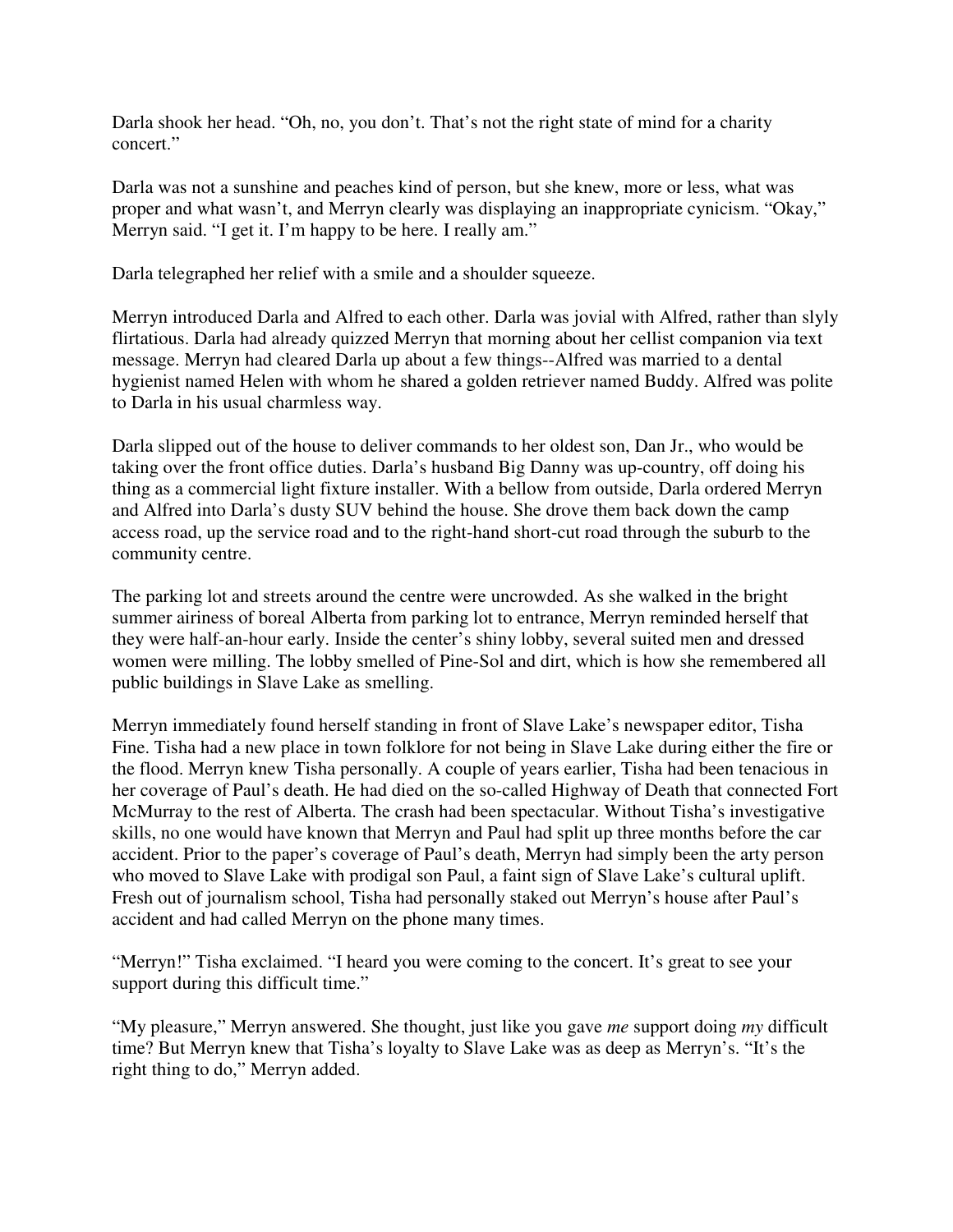"It sure is," Alfred said.

Merryn frowned. She wasn't expecting Alfred to speak at all, but there he was, speaking. Alfred's eyes wrinkled up with an empty smile. Tisha nodded, genuinely pleased in a professional sense, as though she hadn't notice the stiffness behind Alfred's rare words.

After a few minutes of chitchat about the farmer's market and the resurrecting suburb, the four of them entered the auditorium together. Like schoolchildren on talent show day, all the performers sat in the front rows of the auditorium until they were called up. Tisha had to sit in the row behind them.

The auditorium wasn't that full. Patches of the light-blue cushioned seats showed through the muted colours of the dignitaries and locals who donated through buying a ticket. The first part of the benefit consisted of speeches. Merryn didn't recognize many of the names, though she had met the master of ceremonies before, a man who was once mayor but now was a town councillor. As the master of ceremonies listed the people who had been helpful during last summer's crises, Merryn kept thinking about a person whom the ex-mayor didn't mention: the radio announcer that townspeople had blamed for not announcing the seriousness of the fire quickly enough. He had been basically been run out of town. What was his name? He had a notvery-interesting announcer's voice but had an impressive head of dark curly hair to which he had added blond highlights. As the Slave Lake scapegoat, his appearance would have added a certain poignancy to the title, an air of St. Sebastian, tied up to a tree, eyes rolled heavenward, as the arrows rained down on his bare flesh.

After the speeches, she and Alfred climbed up the steps to the stage. They played the Handel-Halvorsen Passacaglia. She liked the piece, despite its difficulty and familiarity. The cello gamely kept up with the violin in its piece's overall briskness but refused to match the violin's chippiness in the fast sections and schmaltz in the slow sections. The cello held the violin back just enough so that it didn't fly out of control in vertiginous insanity or crawl to a complete halt in maudlin self-immolation. In the closing section, the cello stopped fighting and joined the violin in the extremity of its frantic melancholy, even exceeding it because of its darker timbre and the musician's need to sweep his bow in wider arcs. As a musician, Alfred spun out a humane sympathy that Alfred the person declined to display. Merryn's fingers tingled with the pain and beauty of it all.

When the final chord together faded, the audience applauded loudly but curtly. Merryn said something about being glad to be back in Slave Lake to help support her second home. More applause, and she and Alfred walked to their seats. The spell was over.

They had to sit through the last two performers, a pretty good school choir and a country singer with a backup trio of musicians, all from Slave Lake. The current mayor gave a short speech about the importance of community and said something about being "Slave Lake Strong."

The final applause began and ended. Merryn was relieved she could get up from her hard chair. The event wasn't over yet, though. The auditorium emptied into the lobby. Everyone who thought they were somebody or who just wanted a coffee or a juice and a cookie or cheese and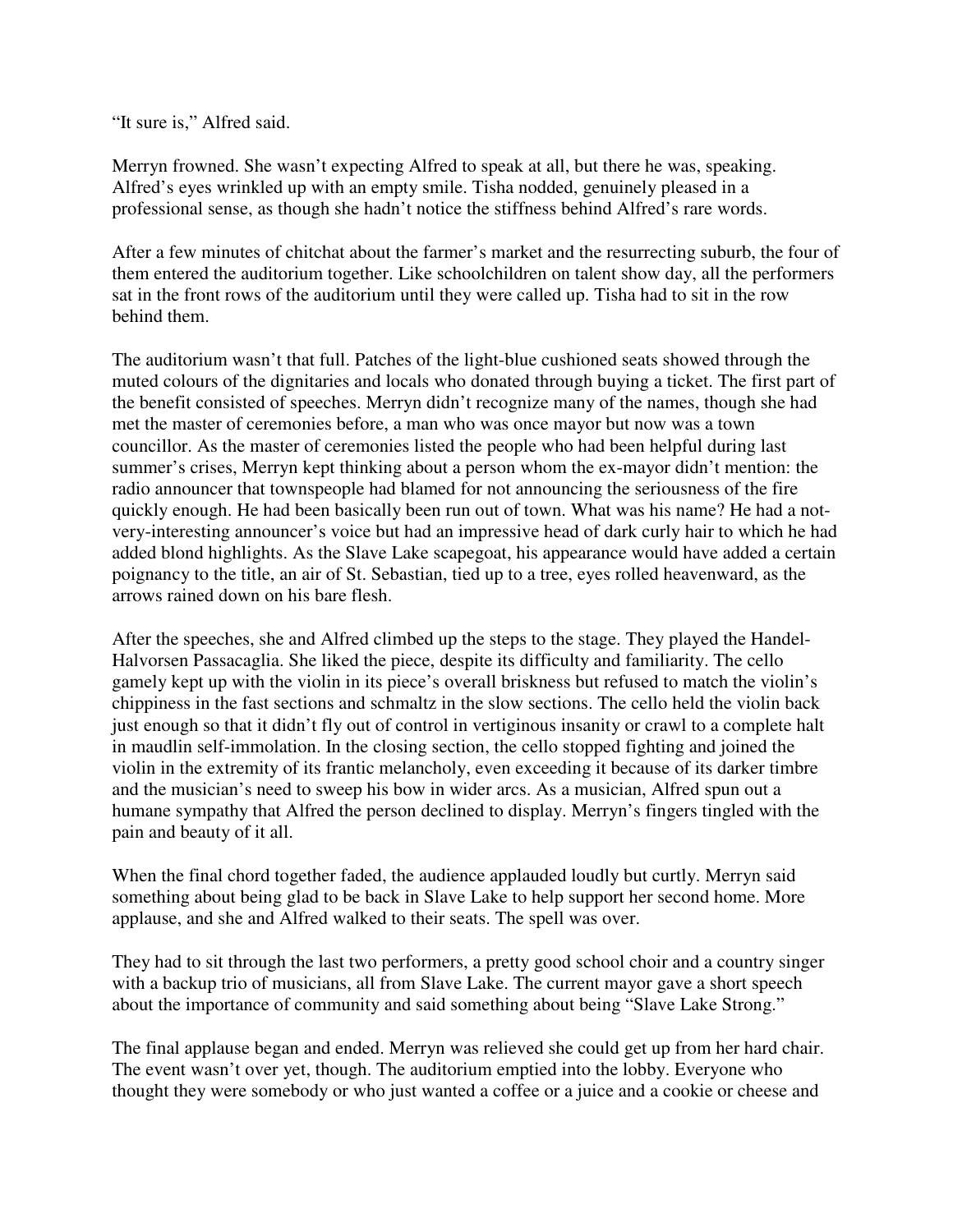crackers remained to munch and mingle around the catering tables. Merryn found this environment familiar from her PR work. All Merryn had to do was smile, try to remember a name or two, say she was glad to be back in town and how fantastic it was that people were rallying to rebuild the community. Alfred stood, more or less mutely, beside her, though he did answer one question from someone about the inconvenience of travel with a cello. (He said it was better than having a bass.) Darla positioned herself nearby but not immediately nearby, like undercover security, making small talk with anyone who tried to approach Merryn and Alfred before letting them go on towards them.

Inevitably, Tisha was one of these people. "Of course, the turn-out here wasn't spectacular," Tisha said. "The big event was last year when Mötley Crüe or something came up. People thought Gene Simmons from KISS was coming but he never did. There's another concert out at the field-house tonight. I think a country band is coming for that: Emerson Drive?" Tisha didn't say much more before she excused herself and swerved toward the country singer, who was laughing loudly among a small circle of people. Merryn and Paul, after all, were yesterday's news.

After fifteen more minutes, Merryn gave Darla a nod. Darla rounded up Merryn and Alfred and took them to shake hands with the mayor. They quietly went out of the community centre to the parked SUV in the lot. As they drove back to Wally's Walleye Camp, Darla gossiped about the local business owner who was suing the town over the fire damage to his store: Darla thought he might actually win.

Once they got back to the camp, Darla asked if Merryn and Alfred wanted to stay for supper. No, Merryn needed to get Alfred back home to his wife and pet. It hurt not to stay around, but Merryn had her own agenda for the day and she had to stay with the plan. Darla insisted, but Merryn negotiated herself and Alfred into Merryn's car with a promise to call Darla late that night.

As she drove out of the camp, Merryn wondered if she should go see Paul's grave. She gave the steering wheel a jerk in the direction of the cemetery, but she stopped herself. No way. She had promised herself. Having Alfred with her made avoiding the cemetery necessary. Wasn't that why she had taken Alfred here?

When they pulled out into the access road, Merryn asked Alfred if he wanted to see the nature interpretive centre. "It's my favourite place in Slave Lake."

"In that case," Alfred said, "of course."

After a five-minute drive down the main highway, they rolled into the parking lot of the Boreal Centre for Bird Conservation, a group of three or four grey-green buildings in a clearing of the forest. One other car was parked in the lot. Merryn and Alfred walked along the cement path from the parking lot to the main building as sparrows chirped unseen from the trees.

"Is Wally's Walleye Camp named after the fish walleye?"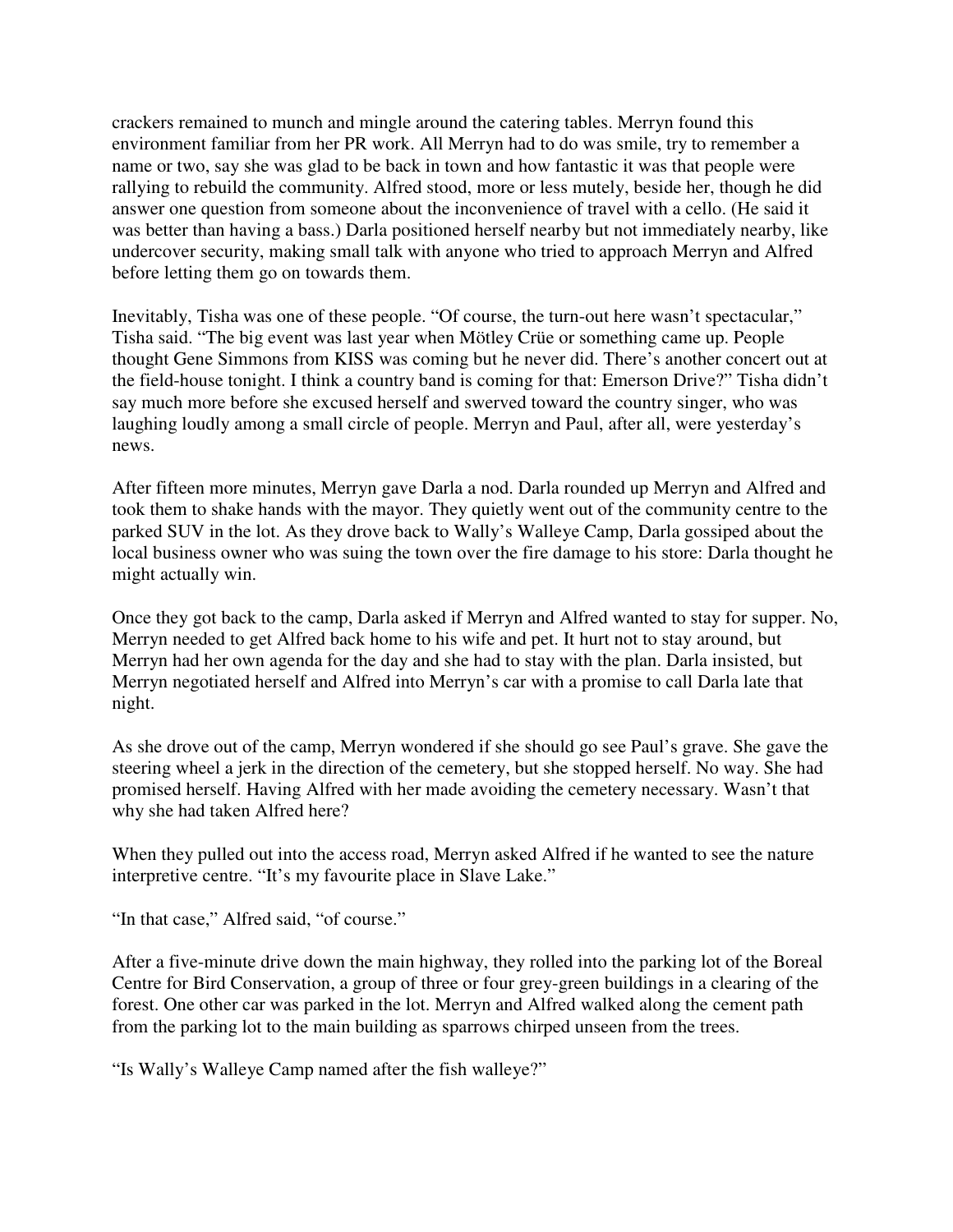At the sound of his voice, Merryn almost did a double-take. Walleye was a new word for Alfred. On the drive up, she had to tell him what walleye was: a spiny-finned, orange and black fish with strange eyes.

"No," Merryn said. "Darla's father's name is Wally."

Alfred blinked rapidly. "Is that a joke?"

"No," Merryn said. "It surely is not."

Alfred chuckled. Merryn wasn't sure she'd ever heard Alfred laugh. It was a thinly pitched smear of a giggle. He did that all the way to the entrance of the main building. He was, it seemed, genuinely tickled by the camp's name.

When they entered the building's broad, high lobby, Merryn could smell the newness of the building, even though it had been around a few years now. A cheerful young female attendant popped out from an office and said that if they needed any help or had questions they could ask her. Once she disappeared, Merryn and Alfred had the place to themselves. The displays were pristine--the flap doors, dials, pushbuttons and touch-screens all worked. They knew this because they walked through every display in the three rooms that comprised the interpretive centre and played with everything they could play with.

Alfred was especially taken with the glass display of a dozen different bird eggs. "Aren't they amazing?" he asked. "That one is the size of a marble!"

Merryn liked listening to the bird calls on the bird-call panel. When you pushed one of the white buttons, the button illuminated, and a spotlight shone on the appropriate taxidermed bird above the panel. Merryn pushed each button and savoured each seven-second track. She liked best the calls she knew best: the robin, the white-throated sparrow, the crow. The crow in particular reminded her of the graveyard where Paul was buried. His grave marker was simple: a bronzed plaque with a metal tubular vase. When she was up here the last time, it had been early morning, when the crows liked to call. One crow had been on a high branch of the tree next to the grave. Someone had put a silk white carnation in the vase. Merryn hit the crow button on the panel three times. Caw caw caw. Caw caw caw.

The main room of the interpretive centre had a large set of automatic doors that opened, surprisingly, into a wraparound balcony. That side of the building was set on the downward slope of a hill, so the balcony hung over a small meadow two stories below them. The meadow flowed away from the building and up another hill until it was abruptly halted by a wall of white spruce and aspen. The fire had not touched this part of forest. Swallows swooped across the field from the wedge-shaped overhangs of the roof. The swallows' whistles swooped with them.

"The mosquitoes get big around here," Alfred said from beside Merryn. So he had a sense of humour. Quiet people were often like that. How else could someone marry someone so quiet unless he revealed something secret or magical that could lead to attraction?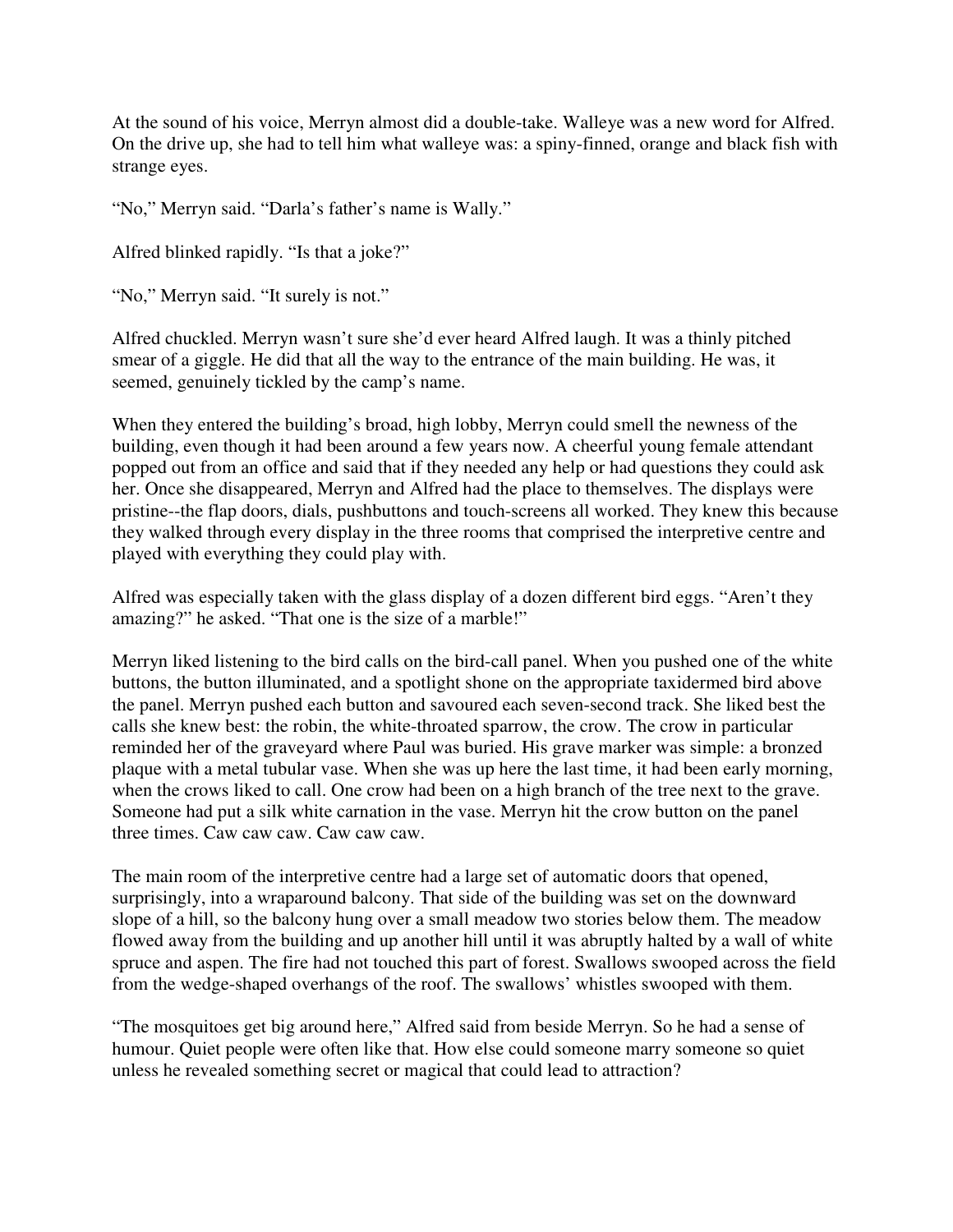They re-entered the building and walked through it back to the lobby. Alfred glanced into the small gift shop. He said, "I should go and get a souvenir for my wife."

They both entered the gift shop. While she waited for Alfred to choose something, Merryn loitered near the cash counter and judged the quality of the different trinkets on the counter- sturdy maple-leaf keychains, dubious Slave Lake keychains, strange upside-down floating bear pens, junky plastic flower rings meant for little girls. Alfred tapped a desk bell on the cashier counter, first softly, then loudly, until the woman who worked in the centre flowed in. She sold him a small stuffed toy, a robin that emitted a realistic robin chirp when squeezed. "For my wife and/or my dog," he explained.

Alfred had mentioned the dog briefly in the conversation they had had on the phone before they had driven up together. She had not gleaned much from that interview. She came to some conclusions about him, though. This trip had been a single-minded mission.

Not true, Merryn, not true. She had a mission, but she had an anti-mission too: not to go to the cemetery, not to think about how things had gone after she forced her husband to come out to her, not to think of the accident, not to blame herself.

With a gift in hand, Alfred didn't need to be in Slave Lave anymore. Merryn didn't need to be there anymore either. She didn't need to have any more missions here.

In silence they left the building, walked in the thin late afternoon air and through the bright shadows, back to the parking lot, and in a few more minutes they were went back on the highway in Merryn's hatchback, heading south.

Alfred asked Merryn if she thought things had gone well in Slave Lake.

"Yes," Merryn said. "What do you think?"

"It was great. I really liked it. I might come up here again and camp."

"What did your wife think when you said you were going away?"

"Oh, no problem. It's only one day. She's at work, anyway."

"So she didn't mind."

"No. She has her own life."

Merryn made sure she kept her eyes on the road as she drove and talked. "As long as her life is not too different from yours. If it's too different, then maybe you should think about not being married to her. Doing what you really want to do."